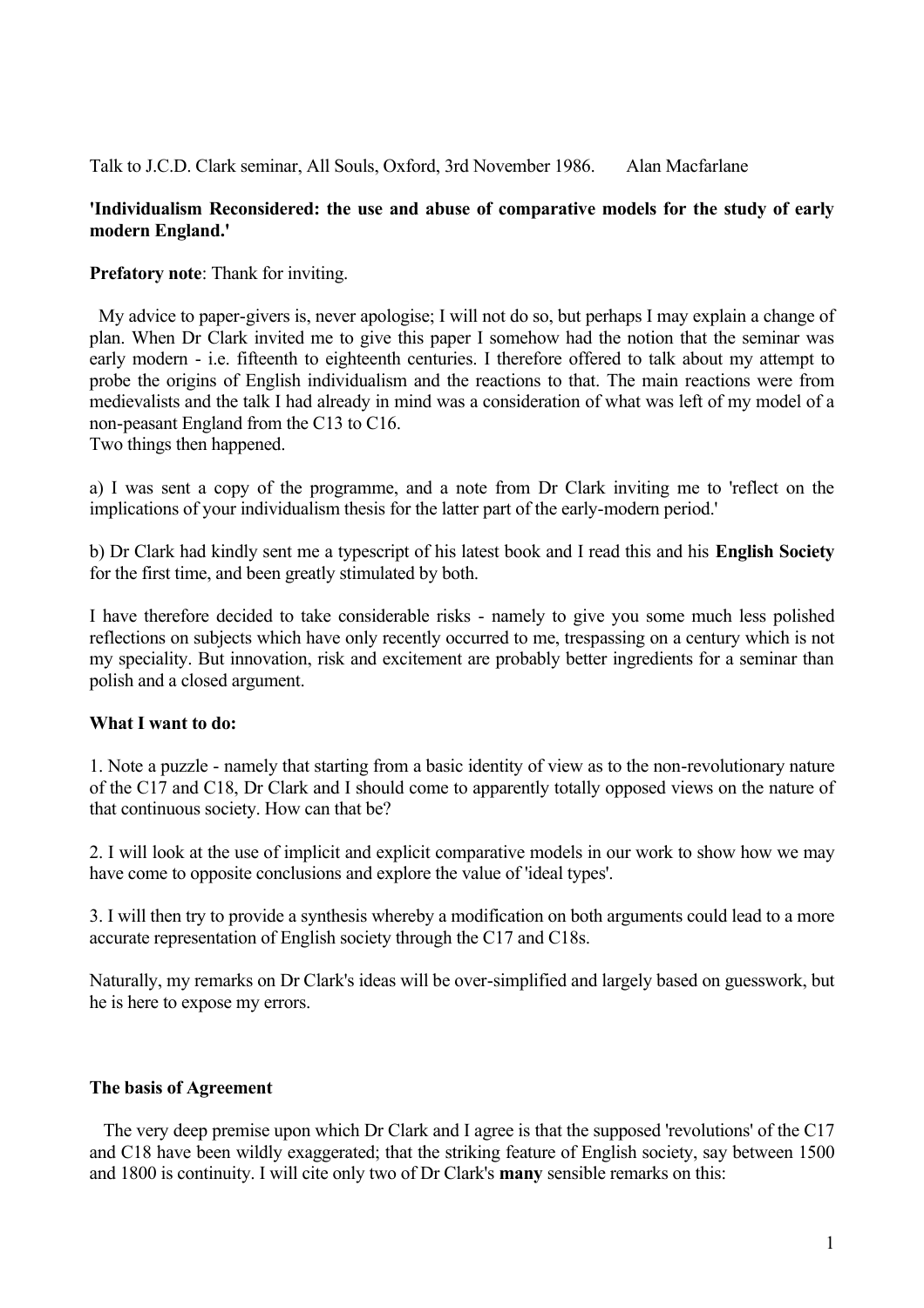'If little changed in English society in his (P.L.'s senses

between the reigns of Elizabeth 1 and Anne, it is difficult to see that much changed, in those senses, before the end of the C18 in most areas.' [1](#page-1-0)

or

'We may indeed wonder whether England has ever experienced revolution in the extensive terms of the social scientist's definition in the 1640s, 1688 or 1714, or even under the later impact of Industry.' [2](#page-1-1)

Absolutely. I could not agree more.

But what **was** it that persisted and changed in a non-revolutionary way?

If there was no Tawney-Hill watershed in the C16-C17, then two roads can be taken from that fact.

#### **AM's argument**

The road I took in **Individualism** was to argue that many of those 'modern' features - encapsulated in woods like 'capitalism', 'market economy', 'individualism' etc., which I had been brought up to believe were the result of a revolution in the C16-C17 were **much** older. I thus pushed them back and found no evidence of a properly 'collective' or 'pre-capitalist' or 'traditional' or 'peasant' society giving way to a new social formation, no watershed etc.

This led me to a second conclusion, that England was very peculiar - structurally unlike other 'ancien regime' societies back into the middle ages etc.

Implicitly, there was a third conclusion, that being 'non-traditional' etc. by the later middle ages, there was no need for any 'revolution' whether in the C16, C17, C18, or C19. There was constant change, but no great divide or watershed.

### **JCD's argument**

Curiously, the same premise led Clark in exactly the opposite direction. If nothing radical happened in the C17 and C18, he argued, the great divide must be later - he located it in 1828-32. If that was the great divide, then there were two implications.

a) England before that was 'non-modern', i.e. to use the adjectives which occur very frequently in his work, it was an 'ancien regime' society - patriarchal, hierarchical, aristocratic, deferential, soaked in religion, dynastic, the 'confessional State', by implication still feudal where people inhabited a magical, duelling, gemeinschaft, status-based world. This was the 'world we have lost' and we lost it in 1828-32 through the overthrow of the Anglican-Aristocratic hegemony.

The explicit concomitant of this was that England was just another 'ancien regime' like France, Spain, Germany, or whatever. His **English Society**, for instance 're-emphasizes the similarities

<span id="page-1-0"></span><sup>1</sup> English Society, 88

<span id="page-1-1"></span><sup>&</sup>lt;sup>2</sup> Revolution, 76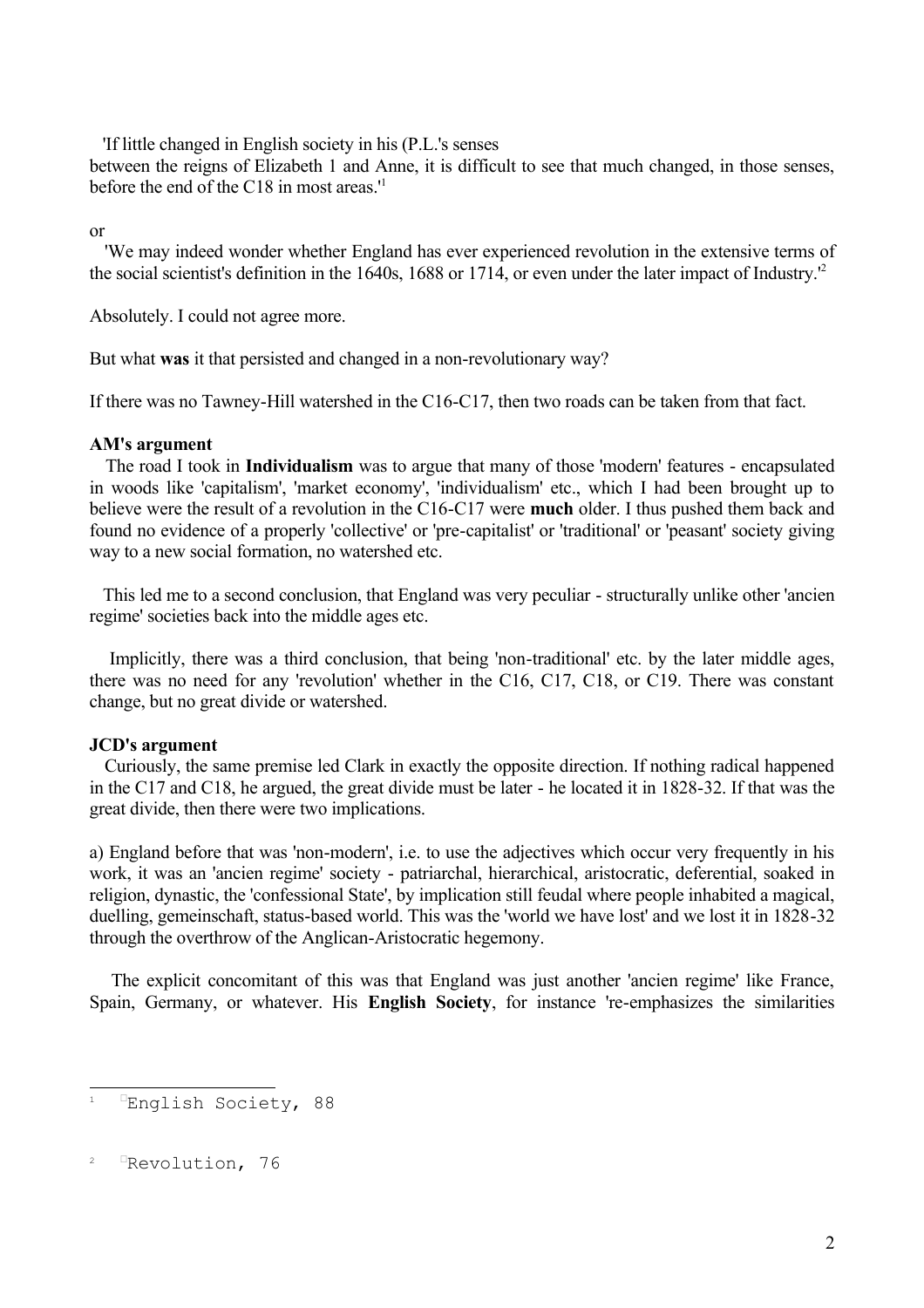between England before 18[3](#page-2-0)2 and other European social systems of the ancien regime...<sup>13</sup>, for instance 'England and France...both were **ancien regime** societies...'

The **puzzle** is, how is that people starting with so much basic agreement have come to completely opposed views on the basic issue of a) what England was really like b) whether there was a revolutionary divide c) whether England was just like, or very different from, other European societies?

 There are likely to be many explanations of the differences of interpretation, but certainly part of the reason lies in the comparative models we have used. If we examine these, I think we can see a little more how the divergence took place.

#### **My use of models and the comparative method**

One of my major reasons for interest in anthropology has been for its use of the comparative method, which is basically an expansion of De Tocqueville's remark<sup>[4](#page-2-1)</sup>, 'no one, who has studied and considered France alone, will ever, I venture to say, understand the French revolution.'

The comparative method operates through the use of 'models'. What do I mean by models? Well, basically, I mean what Weber meant by 'ideal types'. Perhaps I may be allowed a short digression on this.

### **Weber's Ideal Types**

Weber argued that the deductivist, positivist approach to history was no longer sustainable after the Kantian revolution, or what Collingwood termed the 'Copernican revolution'. We need theories to construct reality as well as the other way round.

1. 'Hundreds of words in the historian's vocabulary are ambiguous constructs created to meet the unconsciously felt need for adequate expression and the meaning of which is only concretely felt but not clearly thought out.' [5](#page-2-2)

Such words would be Christianity, capitalism, peasants, individualism, patriarchalism, 'confessional' State, ancien regime etc.

2. 'If the historian...rejects an attempt to construct such ideal types as a "theoretical construction" .i.e. as useless or dispensable for his concrete heuristic purposes, the inevitable uses other similar concepts without formulating them verbally and elaborating them logically or that he remains stuck in the realm of the vaguely 'felt'. [6](#page-2-3)

- <span id="page-2-2"></span><sup>5</sup> Methodology, 92
- <span id="page-2-3"></span>6 -Methodology, p.94

<span id="page-2-0"></span> $^3$   $\Box$ p.6

<span id="page-2-1"></span><sup>4 &</sup>lt;sup>D</sup>Ancien Regime, 21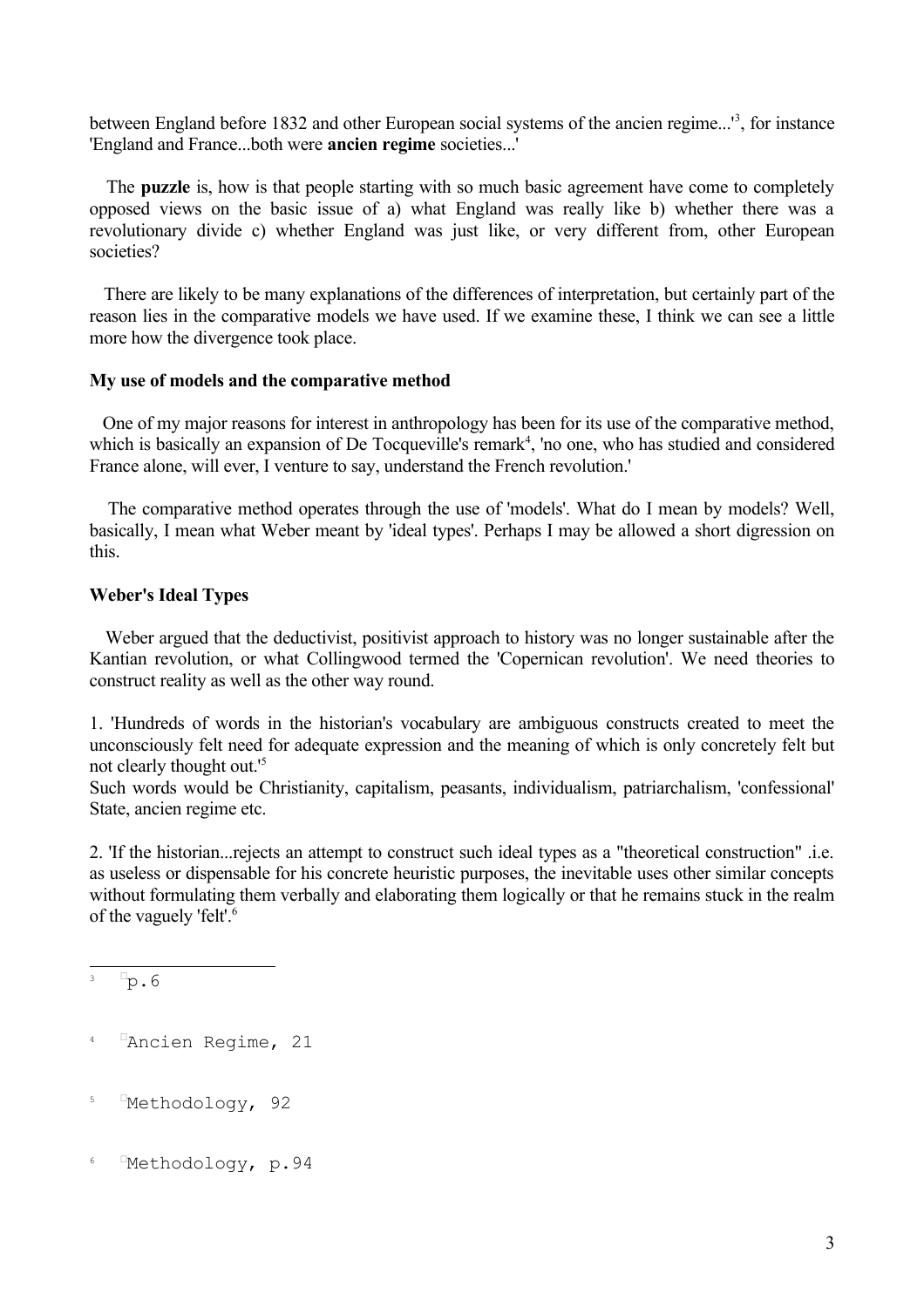The objectivity of the social sciences, including history, lies precisely in the magic of turning subjectively created models into devices for exploring the past and present.<sup>[7](#page-3-0)</sup>

 The greater the need for 'a sharp appreciation of the significance of a cultural phenomenon, the more imperative is the need to operate with unambiguous concepts which are not only particularly but also systematically defined.<sup>1[8](#page-3-1)</sup>

So what is an 'ideal type'? It is a conceptual construct which is neither historical reality not even the 'true' reality...It has the significance of a purely limited concept with which the real situation or action is compared and surveyed for the explication of certain of its significant components...<sup>1[9](#page-3-2)</sup>

'The ideal-type is an attempt to analyse historically unique configurations or their individual components by means of genetic concepts.<sup>[10](#page-3-3)</sup>

The construction of abstract ideal-types recommends itself not as an end but as a means.<sup>'[11](#page-3-4)</sup>

'This procedure can be indispensable for heuristic as well as expository purposes...it is no 'hypothesis' but if offers guidance to the construction of hypothesis.<sup>[12](#page-3-5)</sup>

Another way of conceiving of part of what he meant is the concepts of benchmarks - ends of a continuum (hence often binary as status/class, charismatic/bureaucratic, irrational/rational).

How does one construct an 'ideal type' - through a mixture of intuition and scholarship. An ideal type is 'a conceptual pattern' which brings together certain relationships and events of historical life into a complex, which is conceived as an internally consistent system. Substantively this construct in itself like a **utopia** which has been arrived at by the analytical accentuation of certain elements of reality.<sup>[13](#page-3-6)</sup>

Weber points to two particular dangers in this necessary operation. **Firstly** we may confuse the two senses of 'ideal', reading in moral judgments and values into a theoretical exercise: 'the only way to avoid serious and foolish blunders requires a sharp, precise distinction between the logically

- <span id="page-3-2"></span><sup>9</sup> <sup>I</sup>Methodology, p.93
- <span id="page-3-3"></span><sup>10</sup> FMethodology, p.93
- <span id="page-3-4"></span> $11$ Methodology, p.90
- <span id="page-3-5"></span><sup>12</sup> Methodology, p.90
- <span id="page-3-6"></span>13 EMethod, p.90

<span id="page-3-0"></span>Methodology, pp.110-11

<span id="page-3-1"></span><sup>8</sup> EMethodology, p.93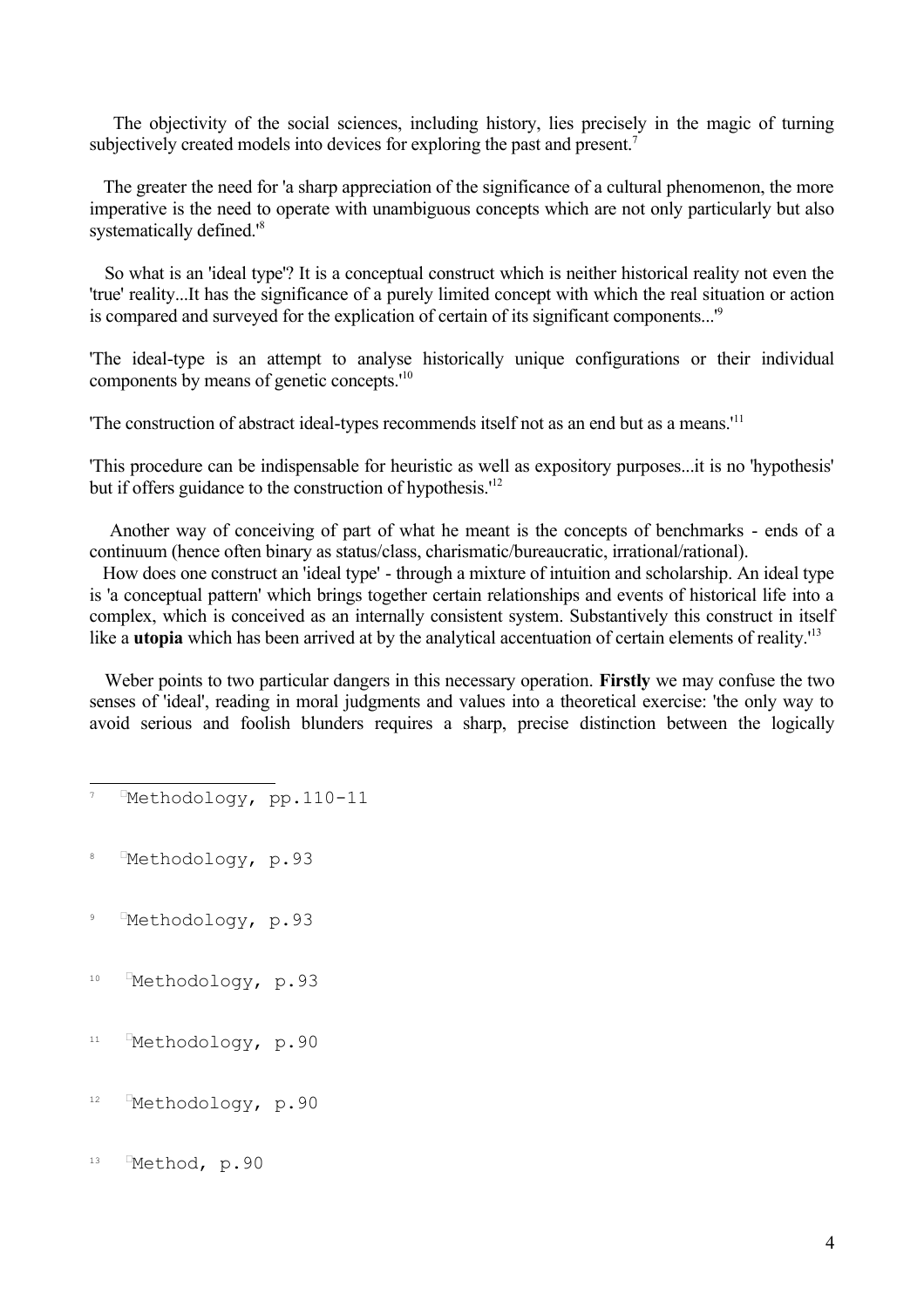**comparative** analysis of reality by ideal-types in the logical sense and the **value-judgment** of reality on the basis of ideals.' [14](#page-4-0)

The second **danger** lies in the confusions that occur when using real materials when clothing the model. A comparison of the ideal type and the 'facts' as a procedure which 'gives rise to no methodological doubts so long as we clearly keep in mind that ideal-typical developmental **constructs** and **history** are to be sharply distinguished from each other...' [15](#page-4-1)

 'The maintenance of this distinction in all its rigours often becomes uncommonly difficult in practice due to a certain circumstance. In the interest of the concrete demonstration of an ideal type...one seeks to **make it clear** by the use of concrete illustrative material drawn from empirical-historical reality. The danger of this procedure which in itself is entirely legitimate lies in the fact that historical knowledge here appears as a **servant** of theory instead of the opposite role. It is a great temptation for the theorist to regard this relationship either as the normal one or, far worse, to mix theory with history and indeed to confuse them with each other...there is an almost irresistible temptation to do violence to reality in order to prove the real validity of the construct.' (e.g. in Marxism which is ideal typical, not historical).<sup>[16](#page-4-2)</sup>

We can end by giving perhaps Weber's clearest definition of the ideal type:

'An ideal type is formed by the one-sided accentuation of one or more points of view and by the synthesis of a great many diffuse, discrete, more or less present and occasionally absent **concrete individual** phenomena, which are arranged according to those one-sidedly emphasized viewpoints into a unified **analytical** construct (Gedankenbild). In its conceptual purity, this mental construct (Gedankenbild) cannot be found empirically anywhere in reality. It is a **utopia**. Historical research faces the task of determining in each individual case, the extent to which this ideal-construct approximates to or diverges from reality, to what extent for example, the economic structure of a certain city is to be classified as a 'city-economy.' [17](#page-4-3)

### **My model of peasantry**

In order to understand English society over a long period I created a model of peasantry, which I explicitly stated was a Weberian 'ideal type'<sup>[18](#page-4-4)</sup>, 'a model, a simplified abstraction from reality'. As a result it would be absurd to expect any particular society to fit all the features exactly; nor would we expect any specific feature to be entirely 'pure'.

- <span id="page-4-2"></span>16 Methodology, pp.102-3
- <span id="page-4-3"></span> $17$ Methodology, p.90
- <span id="page-4-4"></span> $18$  $\neg p.16$

<span id="page-4-0"></span> $14$ Methodology, p.98

<span id="page-4-1"></span> $15$ Methodology, p.102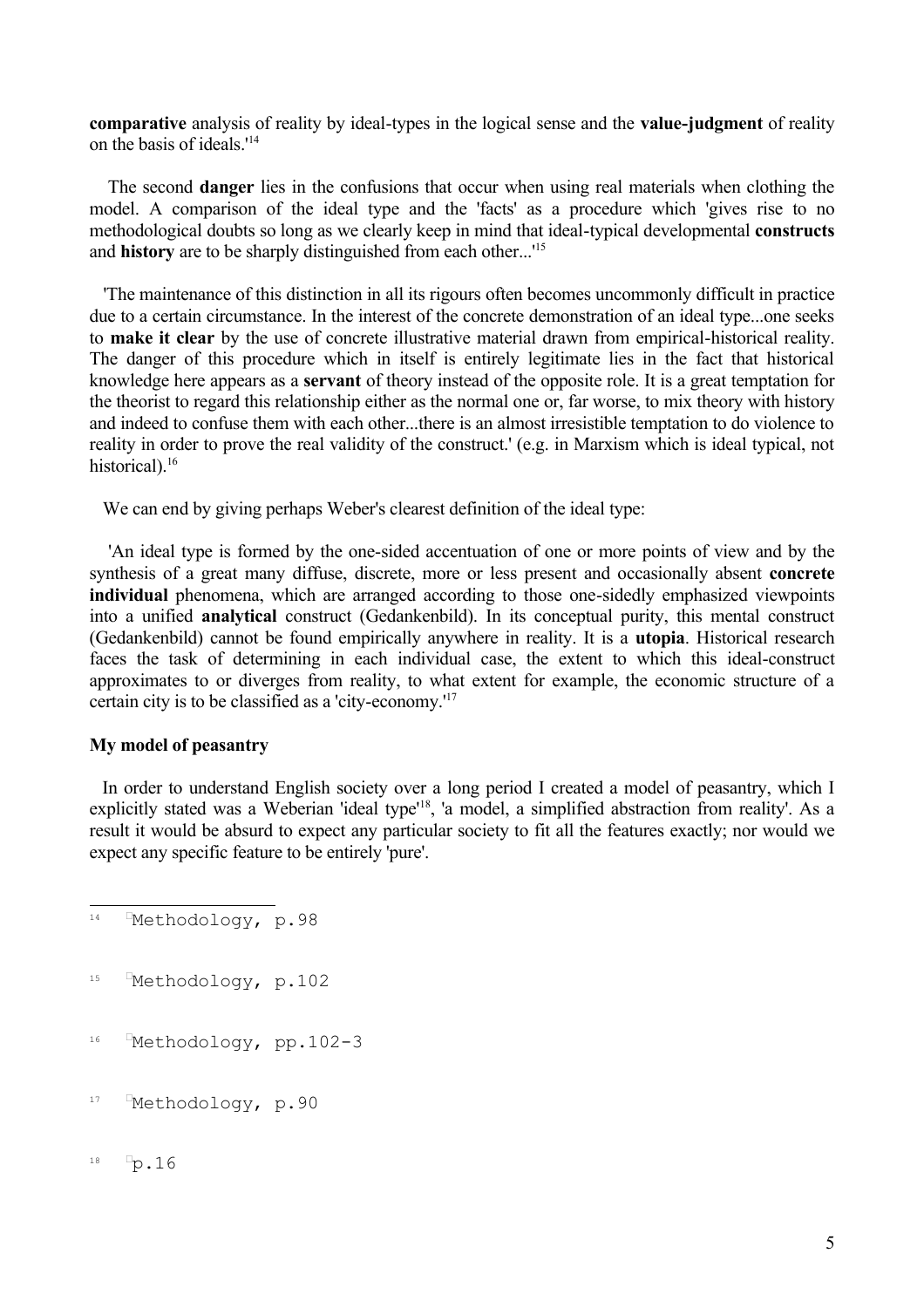How I constructed the model is laid out in **Individualism**; a mixture of the use of general models propounded by people like Redfield, Wolf, Thorner, Nash, Sahlins, Shanin, Galeski and Chayanov, with clothing taken from specific studies of peasantries throughout the world and in particular Eastern Europe.

When I created the model ideal type, I looked at the English evidence, fully expecting to find that England moved rapidly in the C15-C18 from one end of the continuum (peasant/traditional etc.), to the other. The explosion in my mind, surprise and amazement that the data did not fit the predictions of an ideal type which I had largely unconsciously accepted over the years, is what is captured in the book. Later I would employ the same method in relation to models of violence, demographic structures etc.

I had intended to devote most of my talk to examining the ways in which this approach was attacked, and my answers to these attacks. But since this mainly concerns the medieval period, perhaps I can just list the criticisms:

Some said that the model of peasantry was based on too few instances; to my mind this fails to realize the wide-ranging work of anthropologists and sociologists I have already named. It is certainly a distortion to say that it depends on Eastern Europe alone.

 Others said that I should have clothed it from western rather eastern Europe and there are arguments for such an approach.

Others thought that I should not have foisted modern definitions of 'peasantry' onto the past; there is again a danger of anachronism, but it seems that to make our models as explicit and careful as possible is the only way to partially escape from this danger.

Others argued that the model was not complete enough - that I should have added other elements, e.g. more about production systems. And so on.

Out of this it emerges that I could have improved the ideal type, but as a method it appears to retain some validity.

 Others questioned the factual accuracy of the sources I used for eastern Europe, Shanin, Galeski etc. There may be some truth in this criticism but it only trivially affects my argument, mainly suggesting, if it is right, that east European peoples were not as near to one of the bench than books about them had led me to believe.

The fact that many historians had thought that England was a peasant society (with all the connotations of that world) up to the seventeenth century at least, and that this could not now be argued, does not seem to have been shown to be wrong.

Basically what I did was this:

Contemporary foreigners

| Historian/AM |  |  |  |  | 'The past' |
|--------------|--|--|--|--|------------|
|--------------|--|--|--|--|------------|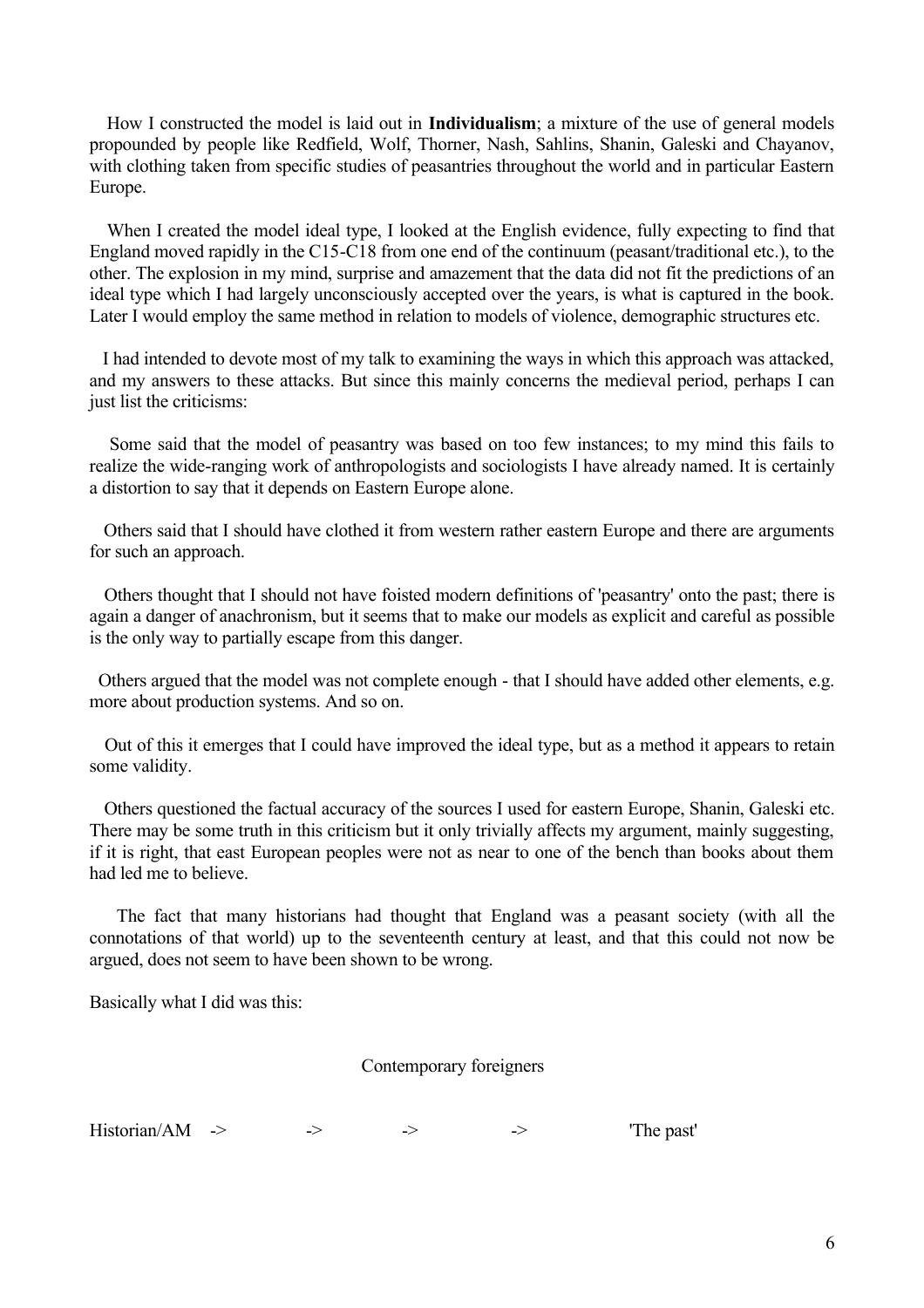A second strategy to supplement this was to consult those who had in some ways done the same thing, but during the period under observation. I will only mention one of these. De Tocqueville constructed a superb model of what an 'Ancien Regime', 'Traditional' society looked like, namely France in the C18. In doing this, he made a number of comments about England, comparing it to such an ideal-type of *Ancien Regime* society.

What did he find? I can only quote two passages here: speaking of the C18.

 'In England, where at the first view it might be thought that the ancient constitution of Europe was still in full vigour', this was not the case. 'Shutting your eyes to the old names and forms, you will find from the seventeenth century the feudal system substantially abolished, classes which overlap, nobility of birth set on one side, aristocracy thrown open, wealth as the source of power, equality before the law, office open to all, liberty of the press, publicity of debate...Seventeenthcentury England was already a quite modern nation, which has merely preserved in its heart, and as it were embalmed, some relic of the Middle Ages (Ancien Regime, p.21) or again:

 'Wherever the feudal system established itself on the continent of Europe it ended in caste; in England alone it returned to aristocracy. I have always been astonished that a fact, which distinguishes England from all modern nation and which can alone explain the *peculiarities* of its laws, its spirit, and its history, has not attracted still

more than it has done the attention of philosophers and statesmen, and that habit has finally made it as it were invisible to the English themselves...Montesquieu visiting Great Britain in 1739 wrote correctly 'I am here in a country which hardly resembles the rest of Europe...'

 Thus 'it was far less its Parliament, its liberty, its publicity, its jury, which in fact rendered the England of that date so unlike the rest of Europe than a feature still more exclusive and more powerful. England was the only country in which the system of caste had been not changed but effectively destroyed...' (Ancien Regime, p.89)

 Every word of De Tocqueville, which was echoed by many others including Montesquieu, and reflected in the writings of philosophers, travellers like Arthur Young, etc. seems justified.

 Thus I stood, finding England a strangely market-penetrated, contractual, individualistic society long centuries before the C18. I rejected those like Polanyi who seemed to believe that the 'modern' economic system was born in the early C19, or Dumont, who believed that *Homo Aequalis* was only conceived in the time of Mandeville.

 It was therefore with amazement that I read reviews of Dr Clark's work which suggested that he believed England to be a 'traditional' 'ancien regime' society up to the 'watershed' of 1828-32.

Let me first summarize Dr Clark's thesis in an oversimplified way.

 Basically, the story is as follows. There was no 'revolution' in the C17 (political/ideological) or in the C18 (industrial), just gradual changes with continuity. Thus the outstanding features of the society were that a) it was 'old' rather than 'modern' 'traditional' or 'ancien'.

b) this had several characteristics. Firstly it was still basically very hierarchical. There was a prevailing 'aristocratic ethic', a 'dynastic idiom', 'patriarchalism' and 'paternalism'. Thus we are told that 'many of the patriarchal characteristics of social structure, so well described for the C17 by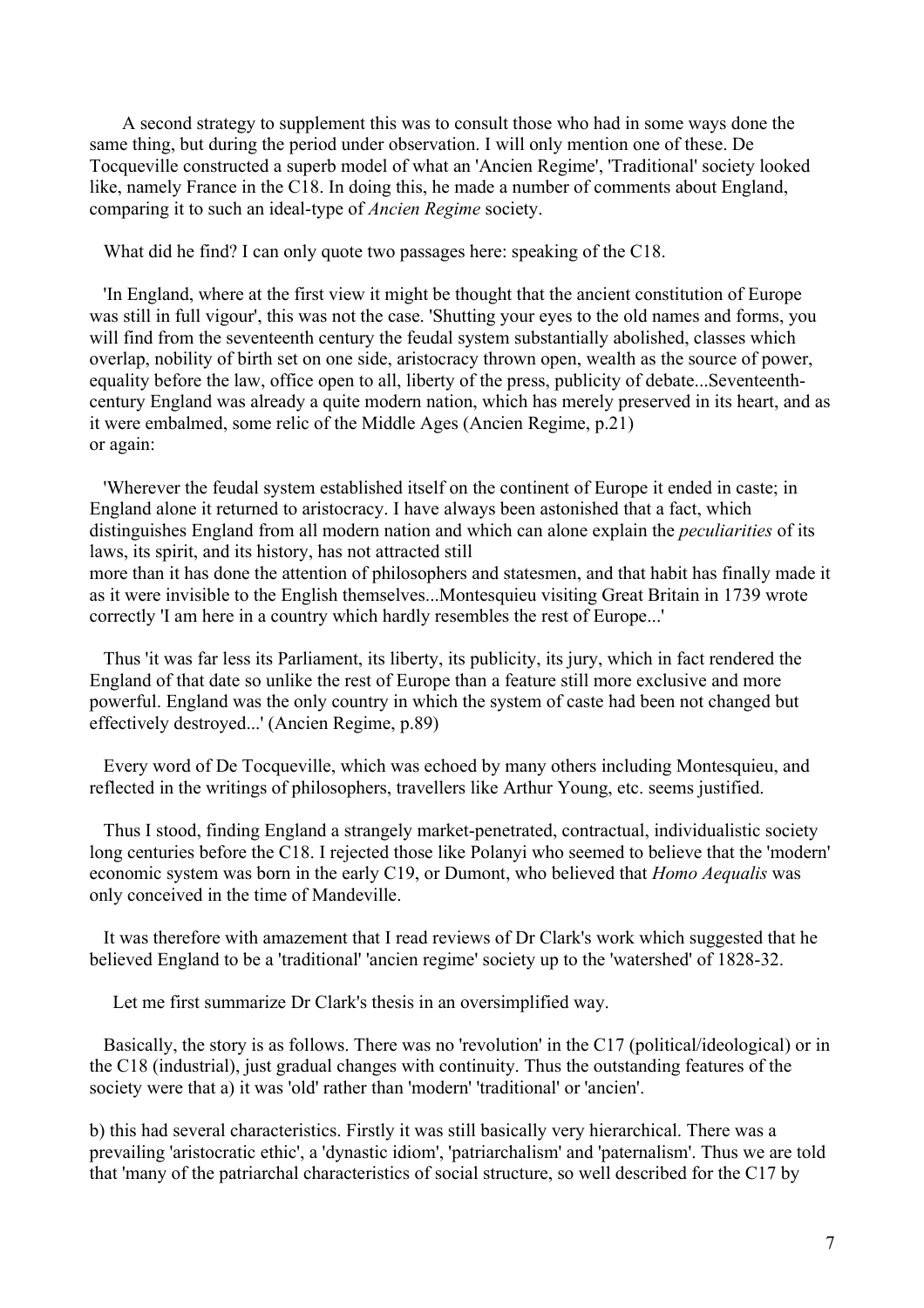Laslett can thus be found through much of the C18 as well.' (English Society, p.69) The aristocracy were still very powerful, the monarchy still divine, 'the attempt to argue the divine right of Kings continued.' (English Society, pp.121ff)

c) secondly it was still Christian, religious. Dissent and agnosticism were rare, religion and law and politics were combined, 'the patriarchal, hierarchical, confessional state found its language not in rights, but in writs...' (English Society, pp.191-2) , this was a 'unitary and confessional State...' (English Society, p.93) Thus 'In ancien-regime England, the mass of the population was organised...not be political parties but by churches...' (English Society, p??).

With immense erudition and considerable wit, Dr Clark demolishes the older view of a Lockian, contractual, bourgeois society, and repaints a picture which reminds me of what I thought I had just demolished for the C14-C15.

 It is an eerie feeling. I had been rolling back 'ancien regime/traditional' etc. through the medieval centuries and then find it popping up again bright and splendid in the eighteenth century, behind my back.

 If the C18 was a 'lost world', when was it 'lost'? In 1828-32. Dr Clark admits that modern historians had tended to miss this revolutionary change. For instance 'modern parliamentary historians...have usually seen no great discontinuity in 1832. A modest but not revolutionary number of men received the vote...Magnates continued to hold sway in elections...' (English Society, p.409)

 But if we look more widely, 1828-32 was the great divide. The main change was a new and successful onslaught on the two central features of the 'ancien Regime', the aristocracy, and the 'confessional State', the Anglican Church.

 There seems some muting of the argument in his later book in phrases such as 'If a profound discontinuity is to be diagnosed, it is better located in 1828-32...and...more profitably analysed under the category rebellion...' (Revolution, p.81)

 But I think that there is still in Dr Clark's wise picture of 'ancient as opposed to modern', of a religious-aristocratic world that was dominant in Europe and then was smashed in various places - France first, then England, and so on.

 The puzzle is wider than merely a diametric conflict between his and my interpretations, for it is also between almost all those who lived at the time and thought deeply on the subject - e.g. Tocqueville/Montesquieu, the Scottish philosophers etc. and Dr Clark.

### *What is Dr Clark's method which leads him to these conclusions?*

 This can be analysed at *two levels*: in the more conventionally historical way what he does is to take certain strands of what is thought to be the 'traditional' world before 1660 or whenever, and try to show that they were not destroyed in 1688, 1714, by the industrial revolution or whatever.

 Often this is extremely effective and his account of the continued power of the aristocracy, of the church, of monarchy etc. seems pretty convincing to a non-expert like myself, and also a useful corrective to a tendency to make the C18 *too* progressive.

 Occasionally one can see that he is scraping the barrel; thus to try to suggest that the C18 was as magical/witchcraft infested etc. as earlier centuries and e.g., that Keith Thomas only accidentally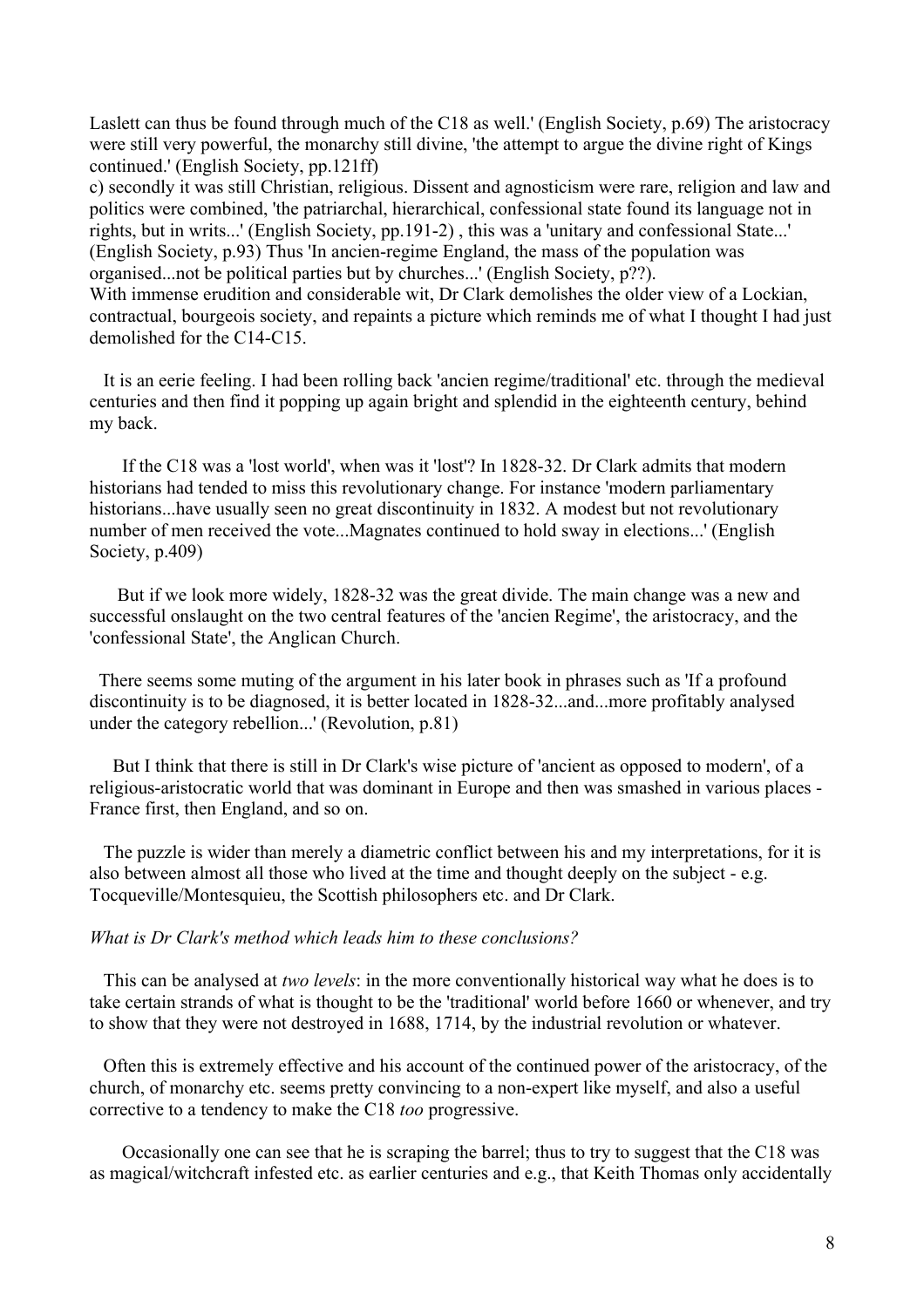stopped his book on *Religion and the Decline of Magic* in 1700, is far-fetched. Or again, the evidence on duelling or the touching for the King's Evil, really does his case very little good. Neither was a conspicuous feature of the *ancien regime* in 1828 and magicians and witches were similarly thin on the ground.

 But it is a useful counterbalance. The *mistake* seems to be that in trying to minimize the other elements - the Lockian, commercial, limited monarchy, individualistic etc. he has distorted the picture.

 He seems to believe that to prove that there was a great deal of wealth and power in the hands of the large landowners, or that the Church of England was a continuing force is enough to lead us to classify England as 'traditional', 'ancien regime' etc.

 That this is not a necessary sequitur is superbly shown by De Tocqueville. He anticipated both of Dr Clark's main points. He readily conceded that in some ways England was the most 'aristocratic' of countries in Europe. He argued that throughout Europe and particularly France the nobility were being impoverished and their power was slipping away, but 'The contrary was only met with in England. In England the old noble families which still existed had not only preserved, but also had largely increased their wealth...' (Ancien Regime, p.86)

 As for religion, 'Speaking generally, it may be said that in the C18 Christianity had lost a great part of its power in all the continent of Europe; but in most countries it was rather ignored than violently attacked...' (Ancien Regime, p.158)

 The one exception was according to De Tocqueville England, which was surprisingly proreligious, for example, as Clark documents in detail 'Great political parties, as always in free countries, found their interest in uniting their cause with that of the Church...' (Ancien Regime, p.163)

 Yet De Tocqueville, as we have seen, found no difficulty in arguing that despite, or even partly *because* of these aristocratic/religious elements, England was not only different, but also far from 'ancien regime'.

 What De Tocqueville was able to show was that things can *both* change *and* remain the same, and that there are many forms of hierarchy and integration in the eighteenth century.

 The second level at which we can analyze Dr Clark's work is in his use of models. As Weber argued, the historian is always using terms which imply models, always comparing; the only question is how far he thinks about these and how explicit he makes them. Let us look at Dr Clark's use of models.

 Dr Clark begins his *English Society* by saying that 'This is a revisionist tract...it begins the attempt to outline an alternative model of English society under the ancien regime...' (p.1) As far as I know he does not use the word very often again, but it is clear that he is implying models. But what are they? With what specifically, is he comparing the C18 in order to be able to use words like deferential, hierarchical, 'confessional State', 'patriarchal', etc.

 What is clear is that Dr Clark is *not* comparing it in any detailed way to other societies at the time. If, for instance, some precision had been wanted for the term 'confessional State', one might have looked at Portugal or Spain in the C18 and the relations between the Holy Office of the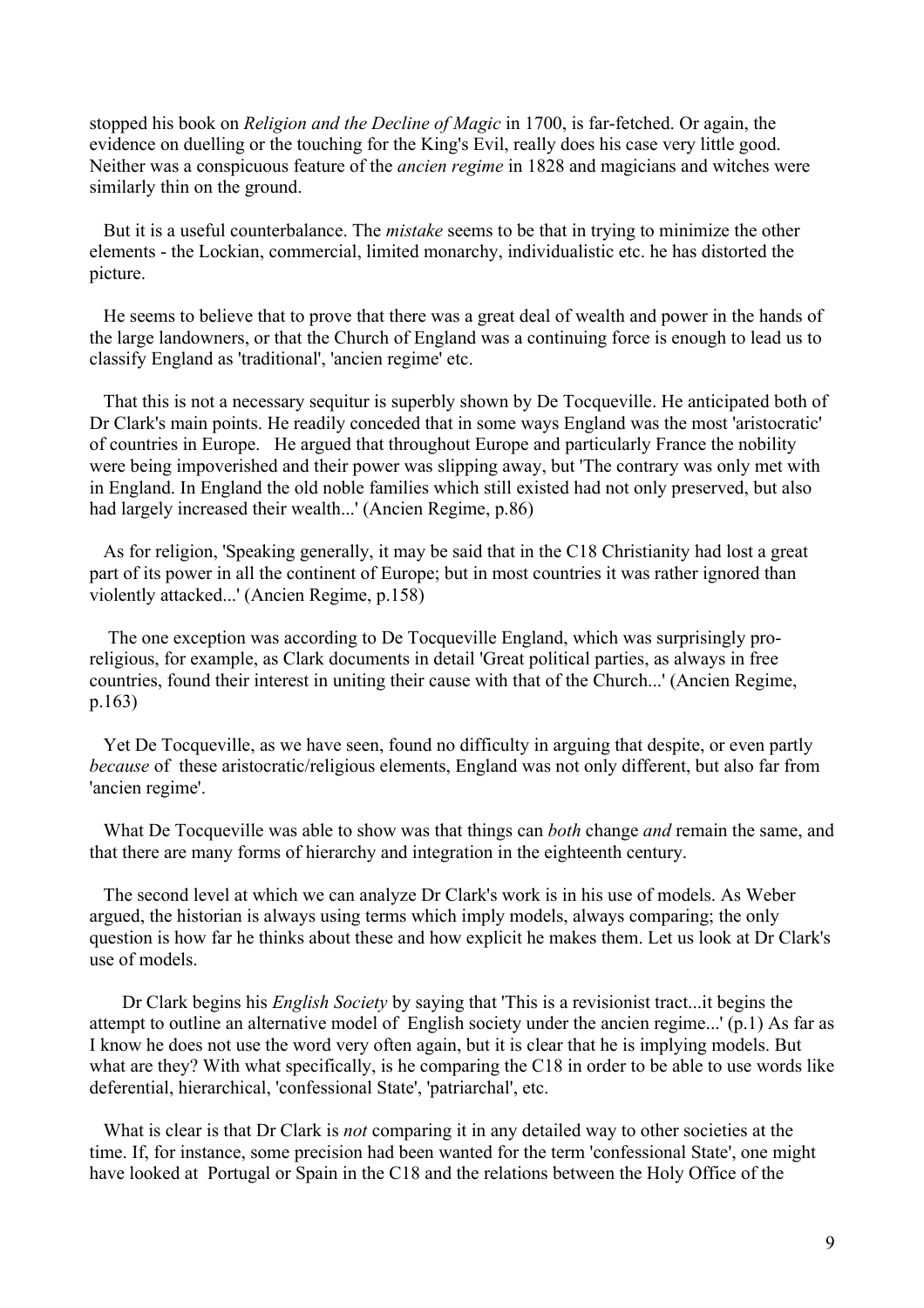Inquisition and the Crown. This might have made Dr Clark pause before he used the phrase 'confessional State' for England. But apart from the odd aside, which is usually not entirely convincing - such as 'the differences between the powers of the monarchy of Louis XIV's France and James II's England were more theoretical than real' (Revolution, p.170) , no attempt is made along these lines.

So what is the comparison? There seem to be two axes which could be represented thus:-

 'Us' (public school)  $JCDC \rightarrow \rightarrow$  -> -> -> C18 'Old' (Hat, Guard, '68) Historians' views

 Let me explain what I mean. In a number of amusing passages, Dr Clark sends up and shows the weaknesses of the Old Hat, Old Guard, Class of '68, historians. But *they* are really his masters because much of his work is a polemic against them. They were united, in seeing the C18 as Lockian, bourgeois, irreligious, 'pudding time' etc.

 He tests their propositions and finds that they have in many ways overdone it, and he violently reacts to the other extreme. The world was not as Plumb, Thompson, et al. painted it...therefore, conceiving that the only alternative to their vision is the traditional 'ancien regime' model, he rebounds in that direction.

 I shall return to this, since I have at times felt the same urge to refute my masters but this is a recipe for curing some of the mistakes of one's predecessors, not necessarily for escaping from the wheel. One often makes as many, if different, mistakes. The trouble is that one is using the past as a pawn in an intellectual game with other historians, and it is the past that suffers.

 A *second*, more implicit, ,model is developed by contrast to one's own life experience with that of the period being studied. Dr Clark is very well aware of this method in previous historians. He has many sensible observations on the subject:

'Historians have, as a profession, carried their own class-perspective back into the ancien regime...(English Society, p.10)

Reading back the revolutions of 1968 was particularly blatant: 'This intrusion of modern reference into scholarship by a particular cohort of historians was curiously marked.' (English Society, p.10) 'Provincialism was the new insight of an age reacting against central planning...' (Revolutions, p.112)

 Seeing England, as the revisionists did, as little different from Europe, was a reflection of contemporary political changes. '...in an age of European integration, they were encouraged for a variety of reasons to question the Whig assumption that English society was...profoundly different from its continental neighbours.' (Revolution, p.318)

Or, more loftily: 'It is understandable, however, that socialist or liberal doctrine should seem vital and important to men who are themselves contemporaries of the Russian Revolution or of Mr Asquith.' (Revolution, p.324)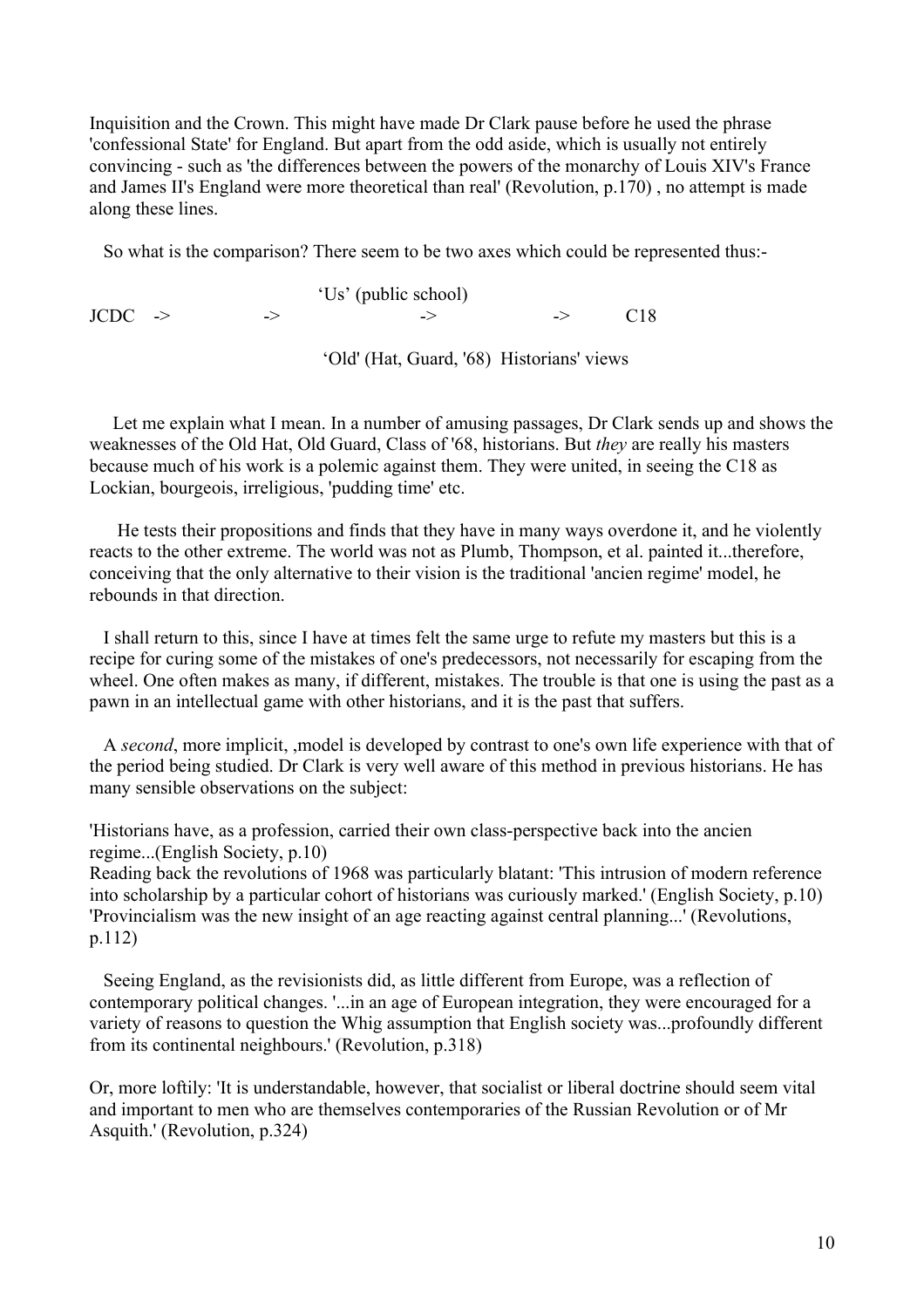The prescription which Dr Clark suggests to detect this is that 'the historian's own historical location must be diagnosed if any of us are to imagine that we can transcend it in even the smallest degree...' (Revolution, p.324)

 I have not noticed much formal self-diagnosis by Dr Clark, and it would be impertinent to my host to undertake too much here. But there are some revealing asides.

 Basically, Dr Clark sees C18 England as 'Christian, monarchical, aristocratic, rural, traditional and poor.' Every word of this cries out for an explicit comparison - but what he means by 'rural', 'poor' etc. is soon revealed, for the point of the characterisation is that modern historians of the 1960s and 1970s could not understand this world, share its world view, because they came from a society 'indifferent to religion, hostile to authority and rank, urban, "plural" and affluent.' (English Society, p.9)

How then can Dr Clark understand it? Does he not also come from such a society? The only escape, other than Weberian model-building or true comparison, must presumably lie in the fact that Dr Clark somehow feels that while, presumably, he cannot avoid relative affluence, and urbanism, he is not as hostile to authority or indifferent to religion as those historians who got it wrong.

 If this is a legitimate inference, and if it is legitimate to tease Dr Clark by applying the same labelling technique he has applied to gleefully to others, 'Old Guard' etc., it begins to look as if we have to add to his list what one might call the 'Old Etonian' model of the C18.

 I have been through all these schools: Having been to a minor public school, and hence starting with such a life-view, then being taught by the 'Old Guard' in the 1960s, in Oxford, then being specifically one of the 'Class of '68 (I was at LSE in '68), then become a Revisionist in the mid 70s, and then gone back to the 'Old Hat' liberalism of the continuity school, I suddenly realize what Dr Clark's C18 reminds me of. A British public school.

 Change a few words - monarchical for Headmaster, hierarchical for year groups, patriarchal, for fagging, deferential for deferential, aristocratic for the school prefects, and the whole thing, soaked in Anglicanism, the true 'confessional State', and we have it all.

This is perhaps what Dr Clark has implicitly in mind?

 But joking apart, it seems that while destructively doing a great deal of good and providing a highly readable and amusing synthesis of much recent research, Dr Clark's work is not a satisfactory alternative.

### *So where now?*

 It may sound curious after all that I have said, but I believe that the two theses of *Individualism* and of a persisting *Ancien Regime* c*an* be integrated in a way that *does* offer an improvement. I will tentatively suggest two strategies to achieve this.

The first is for both Dr Clark and myself to concede that there is not merely a binary choice between 'capitalist' and pre-capitalist', 'Modern' and 'Ancient', 'New World' and 'Old World'. I find it easy to see how such thinking has distorted Dr Clark's analysis and forced him to lump together England with the rest, merely because it is different from 'us'. But I think that the same in a different way is probably true of some of my work.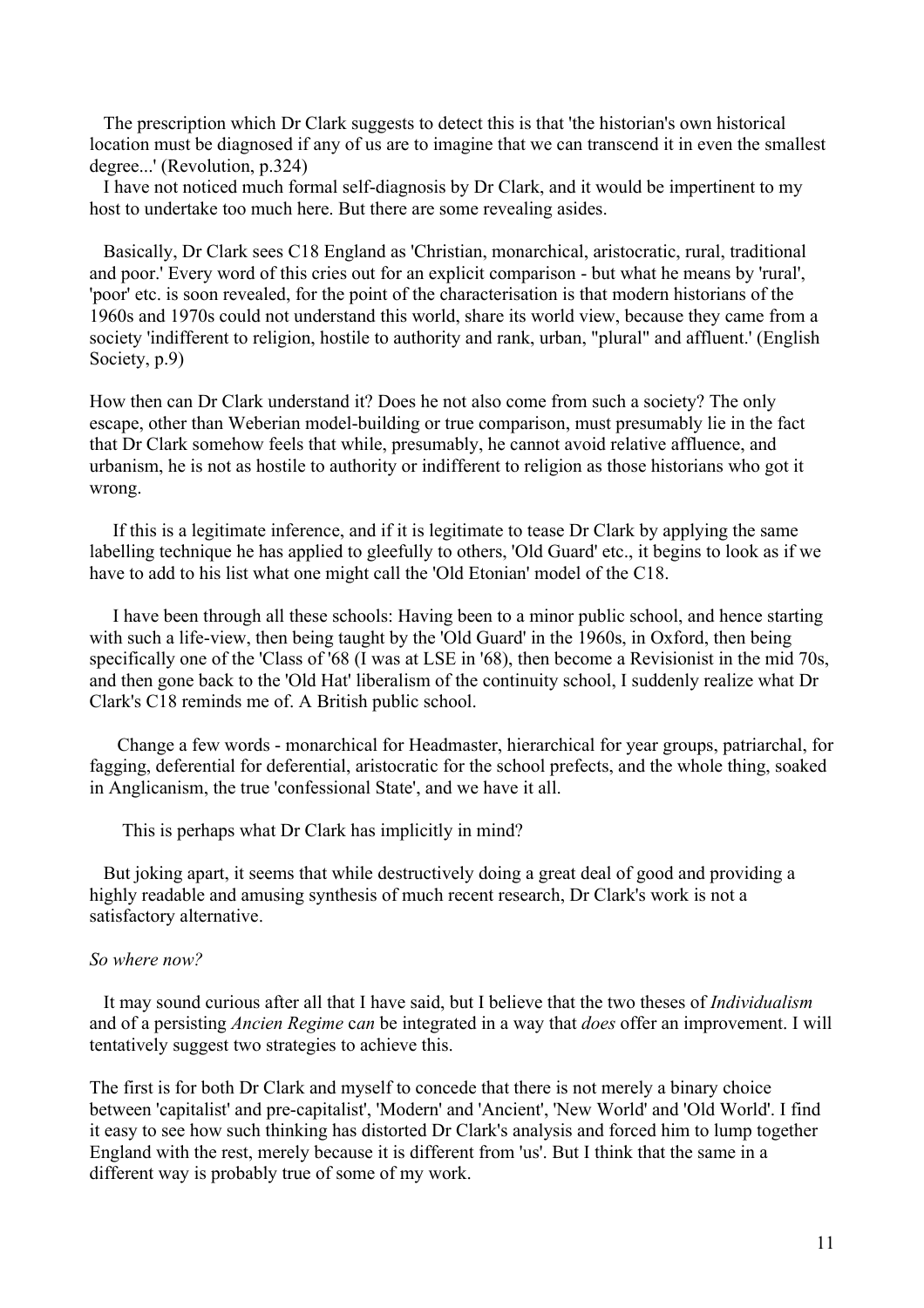If one accepts that England was unique in the C13-C18 in being *neither* like other continental countries (except Holland), but also *not* as individualistic or capitalistic as we are now, one has 'formation x', as yet unnamed.

Once one has accepted this, what are its features?

2. Here one might be accused of cheating, but I think that the reason for the diametrically opposed views of historians and their rapid wobbling back and forth over the last hundred years is that England was *all* the things it was said to be. If one develops the idea of paradoxical statements *both* of which are simultaneously true, one could create a list of paradoxical features.

Let me give an example of what I mean: in a review of Keith Thomas' *Man and the Natural World*, I started as follows:-

 'England in the 19th century presented the inquiring foreigner with a series of strange paradoxes. It was the most urbanised country in the world, yet the one where the yearning for the countryside was most developed. Its anti-urban bias was shown in the prevalence of parks, the ubiquity of flower gardens...and the emphasis on rural values in the Romantic and Pre-Raphaelite movements. England was the most industrialised country in the world, the one where animal power was least used and where animals were consequently no longer central to production. Yet it was the country where the concern for animals was the most developed, expressed in creative literature and art, in concern for animal welfare and in the widespread prevalence of pets. England was still almost the most carnivorous of all societies; yet it was the most concerned with arguments for vegetarianism. England was a country in which man and animal had become separated, nature had been subdued and distanced. Yet it was in England that Darwin finally linked man and nature through the theory of the evolution of species. In sum, England was the most developed capitalistic society, where man lived in a largely artificial landscape, yet it was in England that respect and love for the wild, the wet and the non-artificial was most developed.' (Review)

 Now if we take this extraordinarily paradoxical attitude back in England, we can see over the ages a series of paradoxes, some of which Maitland drew attention in the most and *yet* least centralized etc.

 England was the most *monarchical* of governments, but a country where the Crown was under the law and, as Montesquieu put it, 'their laws not being made for one individual more than another, each considers himself a monarch; and indeed, the men of this nation are confederates rather than fellow-subjects...'

 It was, as Dr Clark points out, a land where there was singularly little difference between the mentality of town (English Society, p.70) , which could lead one to argue with equal confidence that it was the most rural of societies, or the most urban.

 It was in many ways the most religious of societies, as Dr Clark points out, in that there was little vicious attack and a great deal of conformity to the Anglican church. But again it could be argued that the vapid non-confessional nature of Anglicanism allowed everyone to go their own way, or again to quote Montesquieu, 'with regard to religion, as in this state every subject has a free will, and must consequently be...conducted by the light of his own mind...the number of sects is increased...' (Spirit)